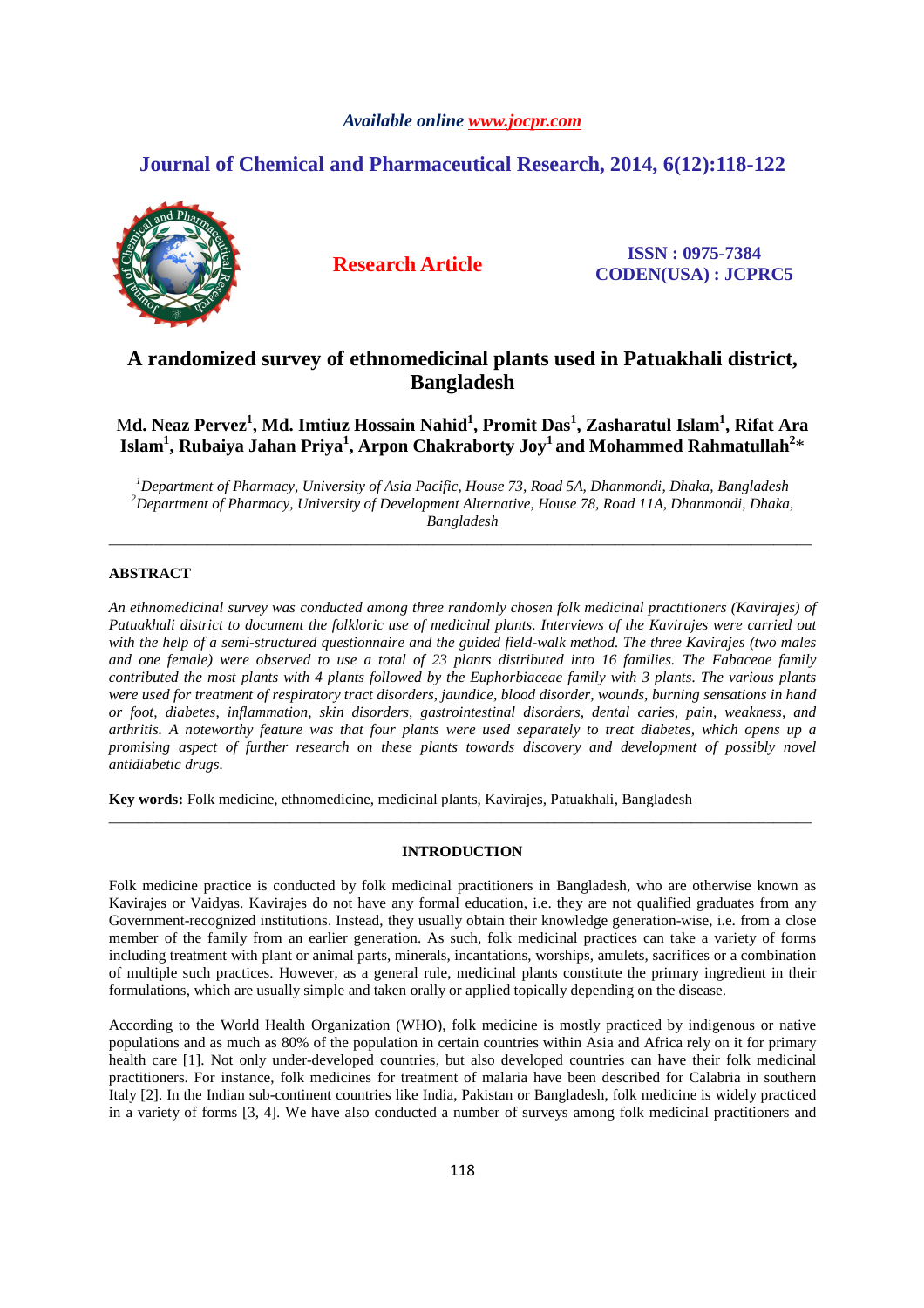tribal medicinal practitioners; the latter can be considered as folk medicine of tribal people versus the folk medicinal practitioners, who practice among the mainstream population [5-19].

*\_\_\_\_\_\_\_\_\_\_\_\_\_\_\_\_\_\_\_\_\_\_\_\_\_\_\_\_\_\_\_\_\_\_\_\_\_\_\_\_\_\_\_\_\_\_\_\_\_\_\_\_\_\_\_\_\_\_\_\_\_\_\_\_\_\_\_\_\_\_\_\_\_\_\_\_\_\_*

Since adequate documentation of traditional medicinal practices can lead to discovery of new and more efficacious drugs [20], the objective of this study was to conduct an ethnomedicinal survey among three folk medicinal practitioners, who were randomly chosen in Patuakahli district in the southern part of Bangladesh.

## **EXPERIMENTAL SECTION**

The present survey was carried out in Kuakata, Bipinpur, and Mishripara areas of Patuakhali district, Bangladesh during 2014. The Kaviraj at Kuakata was Nuru Majhi, male, and of 55 years of age. The Kaviraj at Bipinpur was Rahima Khatun, female and of age 52 years. The Kaviraj at Mishripara was Shahadat Kaviraj, male and 42 years in age. Prior Informed Consent was first obtained from all three Kavirajes. They were explained as to the nature of our visit and consent obtained to disseminate any information obtained both nationally and internationally. Actual interviews were conducted with the help of a semi-structured questionnaire and the guided filed-walk method of Martin [21] and Maundu [22]. In this method, the Kavirajes took the interviewers on guided field-walks through areas from where they collected their medicinal plants, pointed out the plants, and described their uses. Plant specimens were photographed, collected, pressed and dried and brought to Dhaka, where they were identified at the Bangladesh National Herbarium.

## **RESULTS AND DISCUSSION**

The three Kavirajes, in between themselves, were observed to use a total of 23 plants in their formulations. These plants were distributed into 16 families. The Fabaceae family contributed the most plants with 4 plants followed by the Euphorbiaceae family with 3 plants. The various plants were used for treatment of respiratory tract disorders, jaundice, blood disorder, wounds, burning sensations in hand or foot, diabetes, inflammation, skin disorders, gastrointestinal disorders, dental caries, pain, weakness, and arthritis. The results are shown in Table 1. The importance of Fabaceae family plants in ethnomedicine has also been noted previously [23]. The Fabaceae family comprises of about 7,000 species and various species belonging to this family are used as food as well as medicines.

The Kavirajes mainly used a single plant or plant part to treat one or more diseases. The only exception was the use of leaf juice of *Justicia adhatoda* along with rhizome juice of *Zingiber officinale* for treatment of coughs. Formulations were advised to be orally partaken or topically applied depending on the disease. One unusual mode of treatment was the use of *Justicia gendarussa* for treatment of respiratory tract disorders, where leaves and roots of the plant were tied to the waist.

A number of the plants used by the Kavirajes can be shown to be scientifically validated in their uses based on published scientific reports. For instance, *Justicia adhatoda* has been shown to be effective for coughs [24]. The hepatoprotective potency of *Achyranthes aspera* has been reported [25]; the plant was used to treat jaundice by the Kavirajes.

One note worthy feature of the Kavirajes' treatment was the treatment of diabetes. Diabetes is characterized by high blood glucose levels, can lead to other complications, and has no total treatment in allopathic medicine. Four plants were used separately to treat diabetes. It was of interest to find out the scientific validations, if any, behind the use of these plants. The blood sugar lowering effect of *Coccinia grandis* has been reported [26]. Significant blood glucose lowering effect has been observed with aqueous extract of *Phyllanthus emblica* fruits in Type 2 diabetes [27]. Antihyperglycemic activity of *Swietenia macrophylla* seed extract has been reported in normoglycemic rats undergoing glucose tolerance tests [28]. The antihyperglycemic properties of *Tinospora crispa* extract have also been shown [29]. Thus taken together, all four plants used by the Kavirajes against diabetes have been shown to have antihyperglycemic effects when administered to experimental animals, thus validating the Kavirajes' use of the plants.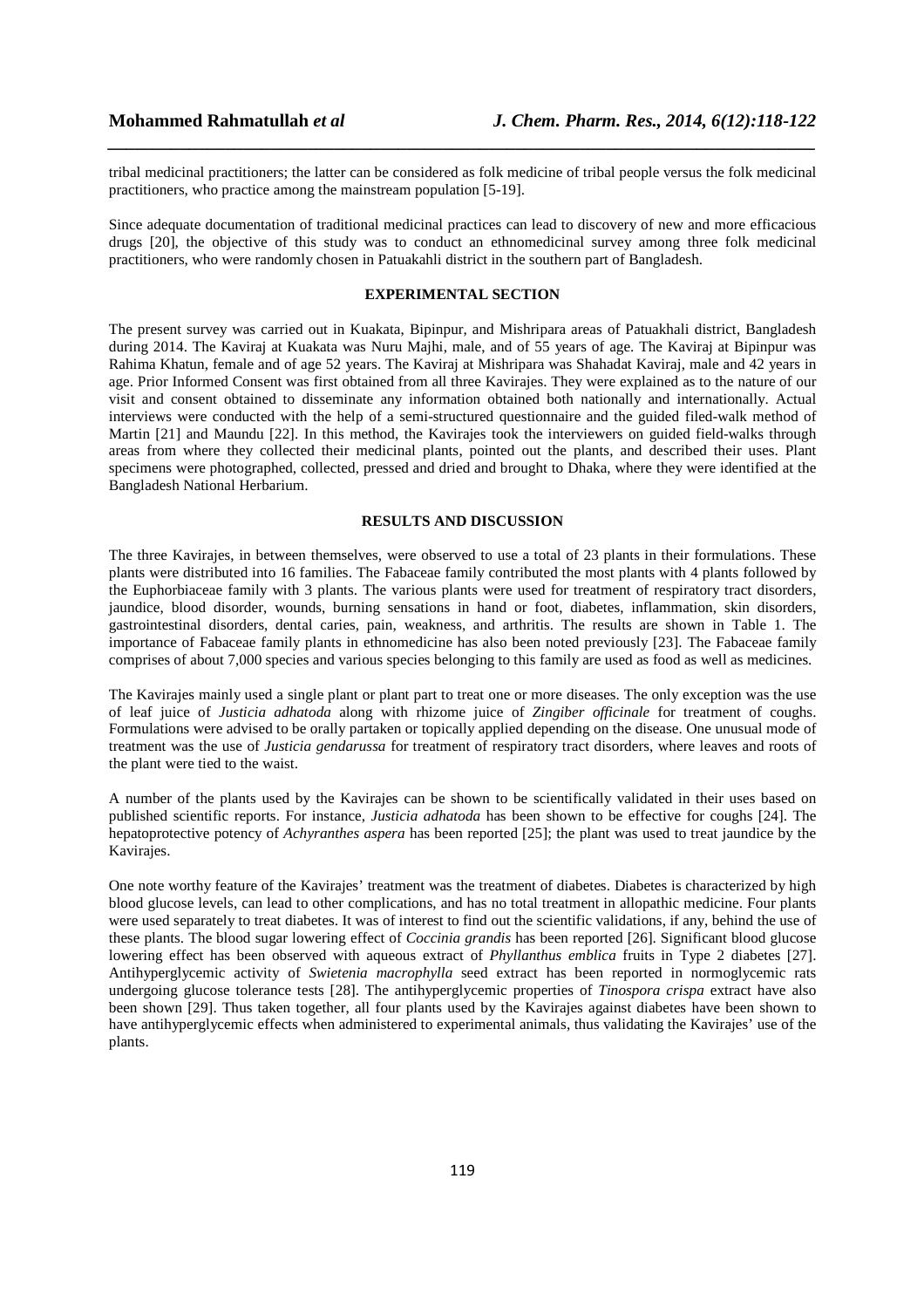| Table 1. Medicinal plants and formulations of the three Kavirajes of Patuakhali district, Bangladesh |                                         |                    |                         |                                |                                                                                                                                                                                                                                                                                                                    |
|------------------------------------------------------------------------------------------------------|-----------------------------------------|--------------------|-------------------------|--------------------------------|--------------------------------------------------------------------------------------------------------------------------------------------------------------------------------------------------------------------------------------------------------------------------------------------------------------------|
| <b>Serial</b><br><b>Number</b>                                                                       | <b>Scientific Name</b>                  | <b>Family Name</b> | <b>Local Name</b>       | Parts used                     | Disease.<br><b>Symptoms, Formulations, and Administration</b>                                                                                                                                                                                                                                                      |
| 1                                                                                                    | Justicia adhatoda L.                    | Acanthaceae        | <b>Bashok</b>           | Leaf                           | Coughs. Leaf juice of <i>Justicia adhatoda</i> is mixed with rhizome juice of <i>Zingiber officinale</i> , honey and a little salt and<br>taken orally.                                                                                                                                                            |
| 2                                                                                                    | Justicia gendarussa Burm.               | Acanthaceae        | Bamon hati              | Leaf, root                     | Coughs, asthma, trouble breathing, tight feeling in chest, abnormal sound during breathing. Leaf and root is tied around<br>the waist.                                                                                                                                                                             |
| 3                                                                                                    | Achyranthes aspera L.                   | Amaranthaceae      | Apang                   | Leaf                           | Jaundice (symptoms: yellowish color of skin, whiteness of eye, pale colored stool, dark urine color, sometimes<br>accompanied with fever and stomach pain). Leaf juice is topically applied to head and also taken orally.                                                                                         |
| $\overline{4}$                                                                                       | Hemidesmus indicus R.<br>Br.            | Apocynaceae        | Krisna<br>anantamul     | Bark of root                   | Blood disorder, meho (endocrinological disorder, symptoms: burning sensations during urination). Bark of root is dried<br>and then boiled and orally taken.                                                                                                                                                        |
| 5                                                                                                    | Nerium indicum Mill.                    | Apocynaceae        | Korobi                  | Leaf, bark of stem<br>and root | Wound healing. Crushed leaf or bark is directly applied on the wound.                                                                                                                                                                                                                                              |
| 6                                                                                                    | Coccinia<br>grandis<br>(L.)<br>Voigt    | Cucurbitaceae      | Telakucha               | Leaf                           | Burning sensations in hand or foot. Leaves are rubbed on palms of hands or soles of feet.<br>Diabetes. Juice extracted from 10 leaves is taken orally every morning on an empty stomach.                                                                                                                           |
| $\tau$                                                                                               | bonplandianum<br>Croton<br>Baill.       | Euphorbiaceae      | Mukjhuri, Bon<br>tulshi | Stem                           | Cuts and wounds. Stem juice is applied topically.                                                                                                                                                                                                                                                                  |
| 8                                                                                                    | Phyllanthus emblica L.                  | Euphorbiaceae      | Gui amla                | Leaf, bark                     | Inflammation. Crushed leaves are topically applied to skin on the inflamed area.<br>Diabetes. Crushed leaf or bark is mixed with water and taken orally twice per day.                                                                                                                                             |
| 9                                                                                                    | Trewia polycarpa Benth.                 | Euphorbiaceae      | Silani pitali           | Leaf, flower, fruit            | Dysentery (symptoms: abdominal pain, sudden high fever, flatulence, urgency to pass stool, loss of appetite, weight<br>loss). Leaves, flowers or fruits are crushed to make powder, which is taken orally twice daily.                                                                                             |
| 10                                                                                                   | Caesalpinia bonduc (L.)<br>Roxb.        | Fabaceae           | Latta                   | Fruit                          | Fever, eczema. Dried fruits are fried and powdered and orally taken (dose one and a half rati; rati is a local measure, 80<br>ratis equivalent to about 1 kg).                                                                                                                                                     |
| 11                                                                                                   | Cassia occidentalis L.                  | Fabaceae           | Bonnyo<br>dhoincha      | Whole plant                    | Itching, ringworm infection. Whole plant is crushed in coconut oil and topically applied to affected areas of the skin.                                                                                                                                                                                            |
| 12                                                                                                   | Cassia sophera L.                       | Fabaceae           | Kal kashondi            | Whole plant                    | Asthma, allergy. Any part of the plant or the whole plant is crushed and taken orally.                                                                                                                                                                                                                             |
| 13                                                                                                   | Glycyrrhiza glabra L.                   | Fabaceae           | Josti modhu             | Leaf, root                     | Atopic dermatitis (symptoms: dry and scaly skin, redness, usually occurs in the arms, legs, face and neck). Crushed<br>leaves and roots are topically applied on affected areas of skin).<br>Dental caries (symptoms: cavities in the teeth, bad breath, toothache). About 20 leaves are smashed and taken orally. |
| 14                                                                                                   | Barringtonia acutangula<br>(L.) Gaertn. | Lecythidaceae      | Hijol                   | Leaf, root                     | Diarrhea, dysentery. Leaves are collected, crushed, mixed with water and taken orally twice daily. Alternately, dried and<br>powdered roots are taken orally once daily.                                                                                                                                           |
| 15                                                                                                   | Sida cordifolia L.                      | Malvaceae          | Berela, Gulipas         | Leaf, root                     | Weakness. Leaves and roots are boiled in water to produce an oily decoction. The decoction is filtered and the filtrate<br>taken orally.                                                                                                                                                                           |
| 16                                                                                                   | Swietenia<br>macrophylla<br>King        | Meliaceae          | Mahogany                | Seed                           | Diabetes. Seeds are dried and powdered. Pills prepared from the powder are taken orally (one pill once daily).                                                                                                                                                                                                     |
| 17                                                                                                   | Tinospora crispa Miers                  | Menispermaceae     | Aam guruj               | Stem                           | Diabetes (symptoms: frequent urination, excessive thirst, increased hunger, weight loss, fatigue). Stem is crushed and<br>dried and then taken by mouth.                                                                                                                                                           |
| 18                                                                                                   | Ludwigia prostrata Roxb.                | Onagraceae         | Khet papra              | Stem                           | Asthma, coughs. Stem is dried and powdered. The powder is mixed with warm water and taken orally twice daily.                                                                                                                                                                                                      |
| 19                                                                                                   | Rubus fruticosus L.                     | Rosaceae           | Blackberry              | Leaf, bark of root             | Diarrhea, dysentery. Paste of leaves and root bark is taken once daily orally.                                                                                                                                                                                                                                     |
| 20                                                                                                   | Aegle marmelos (L.) Corr.               | Rutaceae           | Bael                    | Fruit                          | Constipation. Fruit juice is taken orally.                                                                                                                                                                                                                                                                         |
| 21                                                                                                   | Smilax zeylanica L.                     | Smilacaceae        | Kumar lota              | Top part of stem               | Indigestion (symptoms: nausea with or without vomiting, abdominal pain, acidic taste in mouth). Top part of stem is<br>dried and taken orally.                                                                                                                                                                     |
| 22                                                                                                   | Cissus quadrangularis L.                | Vitaceae           | Harvanga                | Leaf                           | Body pain, arthritis (symptoms: joint pain, joint swelling, joint redness, hot/warm feeling in joint). Paste of leaf is taken<br>orally.<br>Bone fracture. Paste of leaf and head of climbing perch fish (Anabas testudineus, Bengali: Koi) is applied topically over<br>the fractured area.                       |
| 23                                                                                                   | Zingiber officinale Roscoe              | Zingiberaceae      | Ada                     | Rhizome                        | See Justicia adhatoda.                                                                                                                                                                                                                                                                                             |
|                                                                                                      |                                         |                    |                         |                                |                                                                                                                                                                                                                                                                                                                    |
|                                                                                                      |                                         |                    |                         |                                | 120                                                                                                                                                                                                                                                                                                                |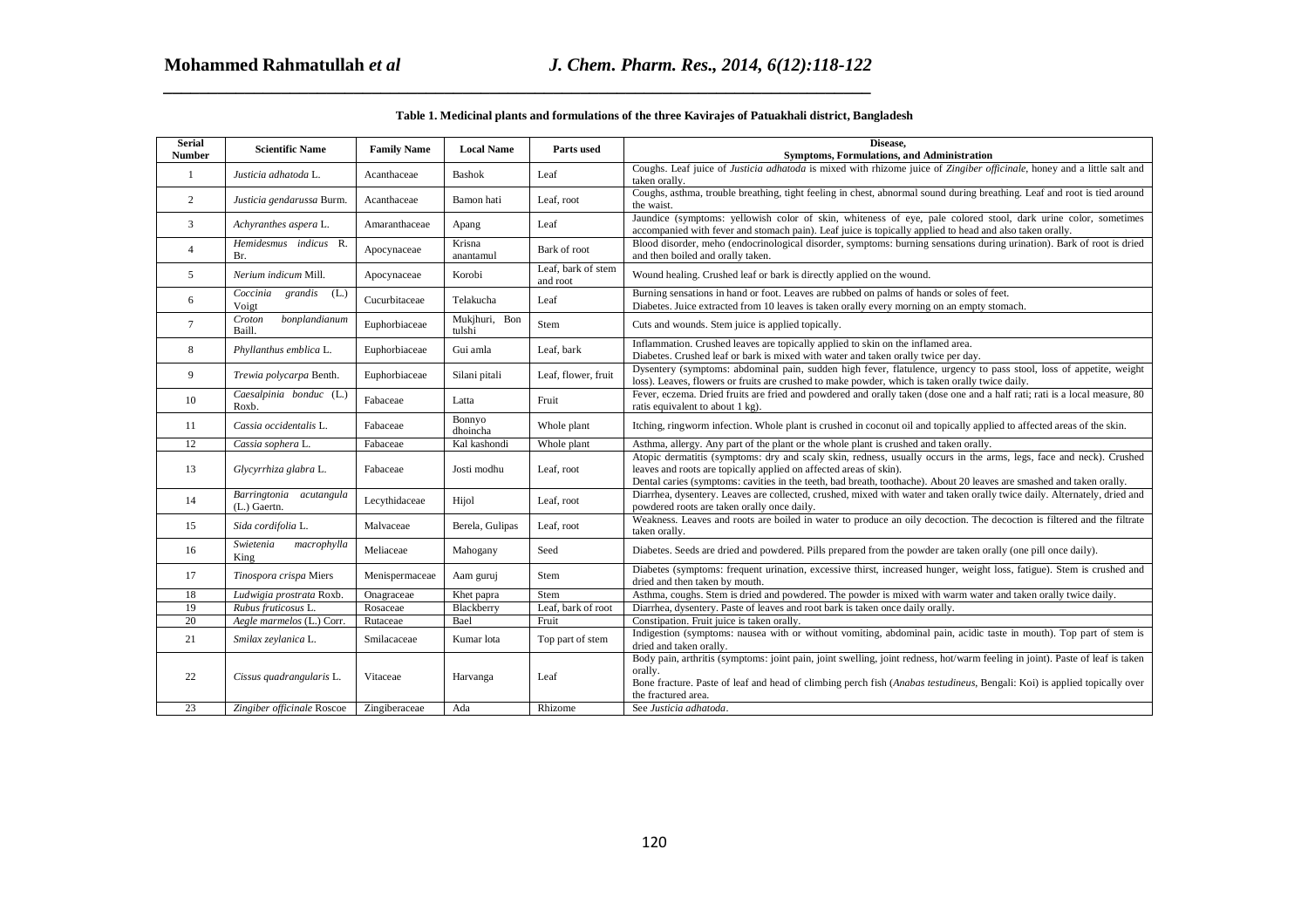#### **CONCLUSION**

*\_\_\_\_\_\_\_\_\_\_\_\_\_\_\_\_\_\_\_\_\_\_\_\_\_\_\_\_\_\_\_\_\_\_\_\_\_\_\_\_\_\_\_\_\_\_\_\_\_\_\_\_\_\_\_\_\_\_\_\_\_\_\_\_\_\_\_\_\_\_\_\_\_\_\_\_\_\_*

A number of medicinal plants and formulations were obtained from three randomly selected Kavirajes from three areas in Patuakhaliu district, Bangladesh. The medicinal plants and formulations of the Kavirajes can form the basis for further studies and research towards development of possible new drugs. The various plants used by the Kavirajes for treatment of diabetes can be seen to be scientifically validated from scientific reports on their antidiabetic properties.

#### **Acknowledgements**

The authors are grateful to the Kavirajes.

#### **REFERENCES**

[1] World Health Organization, Traditional Medicine, **2008**.

[2] G Tagarelli; A Tagarelli; A Piro, *J. Ethnobiol. Ethnomed*., **2010**, 6, 27-42.

[3] V Bhasin, *Ethno-Med*., **2008**, 2(1), 1-27.

[4] AM Abbasi; MA Khan; M Ahmed; M Zafar, *Indian J. Tradit. Knowl*., **2010**, 9(1), 175-183.

[5] A Biswas; WM Haq; M Akber; D Ferdausi; S Seraj; FI Jahan; AR Chowdhury; M Rahmatullah, *Am.-Eur. J. Sustain. Agric*., **2011**, 5(1), 15-22.

[6] KR Biswas; T Ishika; M Rahman; A Swarna; T Khan; MN Monalisa; M Rahmatullah, *Am.-Eur. J. Sustain. Agric*., **2011**, 5(2), 158-167.

[7] N Islam; R Afroz; AFMN Sadat; S Seraj; FI Jahan; F Islam; AR Chowdhury; MS Aziz; KR Biswas; R Jahan; M Rahmatullah, *Am.-Eur. J. Sustain Agric*., **2011**, 5(2), 219-225.

[8] M Rahmatullah; MNK Azam; MM Rahman; S Seraj; MJ Mahal; SM Mou; D Nasrin; Z Khatun; F Islam; MH Chowdhury, *Am.-Eur. J Sustain Agric*., **2011**, 5(3), 350-357.

[9] M Rahmatullah; KR Biswas, *J. Altern. Complement Med*., **2012**, 18(1): 10-19.

[10]M Rahmatullah; A Hasan; W Parvin; M Moniruzzaman; Z Khatun; FI Jahan; R Jahan, *Afr. J. Tradit. Complement. Alternat. Med*., **2012**, 9(3), 350-359.

[11]M Rahmatullah; Z Khatun; A Hasan; W Parvin; M Moniruzzaman; A Khatun; MJ Mahal; MSA Bhuiyan; SM Mou; R Jahan, *Afr. J. Tradit. Complement. Alternat Med*., **2012**, 9(3), 366-373.

[12]M Rahmatullah; MNK Azam; Z Khatun; S Seraj; F Islam; MA Rahman; S Jahan; MS Aziz; R Jahan, *Afr. J. Tradit. Complement. Alternat Med*., **2012**, 9(3), 380-385.

[13]M Rahmatullah; Z Khatun; D Barua; MU Alam; S Jahan; R Jahan, *J. Altern. Complement. Med*., **2013**, 19(6), 483-491.

[14]M Rahmatullah; SR Pk; M Al-Imran; R Jahan, *J. Altern. Complement. Med*., **2013**, 19(7), 599-606.

[15]A Khatun; MAA Khan; MA Rahman; MS Akter; A Hasan; W Parvin; RJ Ripa; M Moniruzzaman; MJ Mahal; M Rahmatullah, *Am.-Eur. J Sustain. Agric*., **2013**, 7(5), 319-339.

[16]MN Nahar; J Ferdous; FZ Samanta; KA Shuly; S Nahar; R Saha; S Islam; MJ Mahal; S Seraj; M Rahmatullah, *Am.-Eur. J. Sustain. Agric*., **2013**, 7(5), 403-414.

[17]SA Hasan; MM Uddin; KN Huda; A Das; N Tabassum; MR Hossain; MJ Mahal; M Rahmatullah, *Am.-Eur. J. Sustain. Agric*., **2014**, 8(1), 10-19.

[18]I Malek; N Mia; ME Mustary; MJ Hossain; SM Sathi; MJ Parvez; M Ahmed; S Chakma; S Islam; MM Billah; M Rahmatullah, *Am.-Eur. J. Sustain. Agric*., **2014**, 8(5), 59-68.

[19]AA Muttaki; Z Ahmed; MS Islam; SA Opu; MK Sonda; KMI Ahmed; PR Das; MT Islam; M Rahmatullah, *J. Chem. Pharm. Res*., **2014**, 6(10), 231-238.

[20]A Gurib-Fakim, *Mol. Aspects Med*., **2006**, 27, 1-93.

[21]GJ Martin, Ethnobotany: a 'People and Plants' Conservation Manual, Chapman and Hall, London, **1995**, pp268. [22]P Maundu, *Indigenous Knowledge and Development Monitor*, **1995**, 3(2), 3-5.

[23]DR Gwalwanshi; D Vyas; AJ Bishwas; O Salunkhe; P Tiwari, *Int. J. Rec. Sci. Res*., **2014**, 5(7), 1264-1269.

[24]YK Gupta; J Katyal; G Kumar; J Mehla; CK Katiyar; N Sharma; S Yadav, *Indian J. Physiol. Pharmacol*., **2009**, 53(1), 61-66.

[25]BK Manjunatha; N Abhilash; H Vinay; MN Suchitra; SM Vidya, *Int. J. Pharmaceut. Phytopharmacol. Res*., **2012**, 1(6), 387-390.

[26]MAAK Munasinghe; C Abeysena; IS Yaddehige; T Vidanapathirana; KPB Piyumal, *Exp. Diabetes Res*., **2011**, 2011, Article ID 978762, 4 pages.

[27]SA Qureshi; W Asad; V Sultana, *Pakistan J. Nutr*., **2009**, 8(2), 125-128.